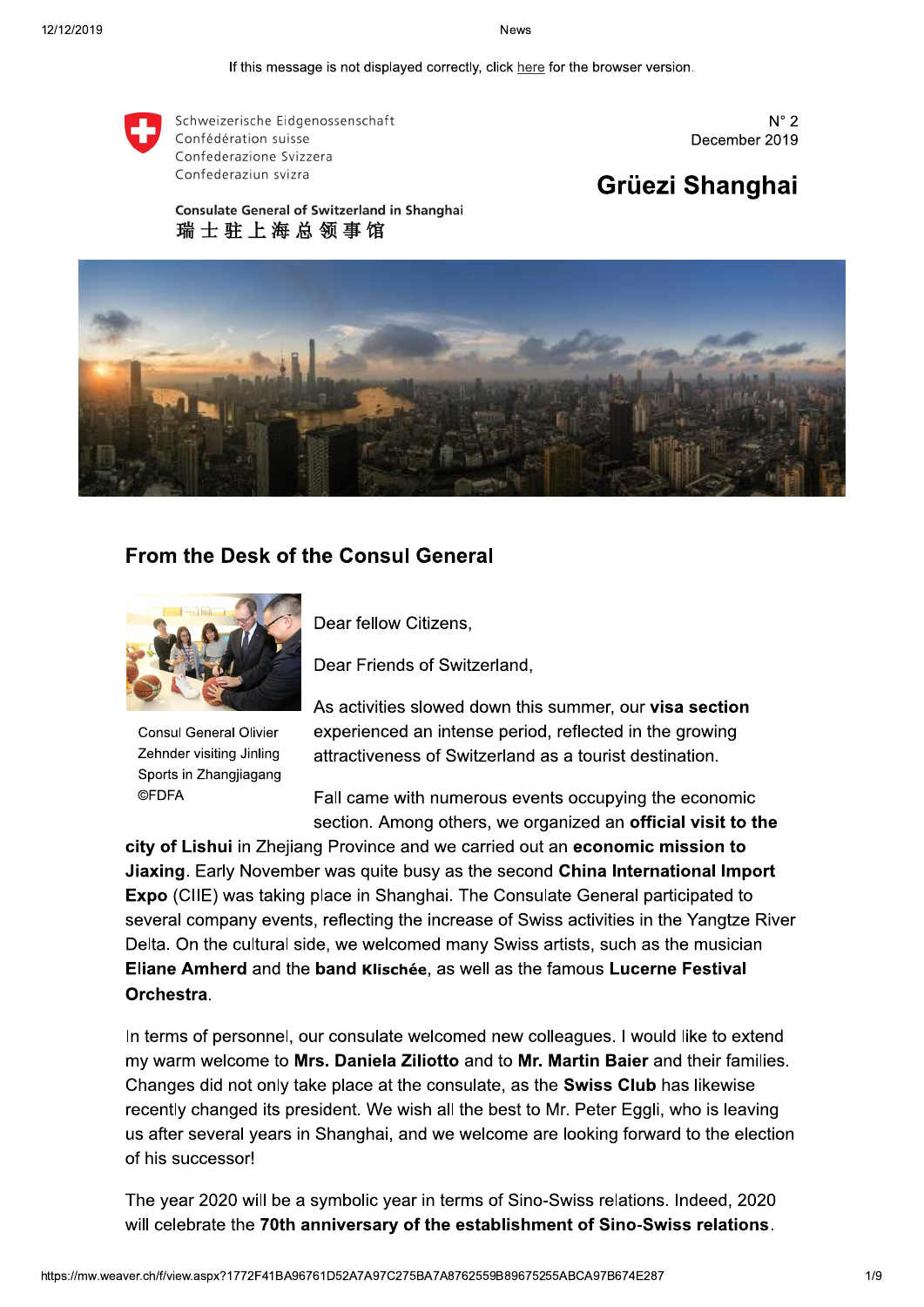But before that, on behalf of the entire consulate, I would like to wish you and your loved ones a merry Christmas and a happy New Year!

Olivier Zehnder **Consul General** 

#### **CONTENTS**

**Economic Section Consular affairs** Culture **Swiss Business Hub** swissnex China SwissCham Shanghai **Swiss Centers China** New employees

### **Economic Section**

# Official Visits Highlight Swiss Presence in the Yangtze Delta Region



**Consul General Olivier** Zehnder met with the Party Secretary of Jiaxing, Mr. Hu Haifeng, with representatives from SwissCham, Switzerland Tourism and Swiss Re © Lishui governement

Consul General Olivier Zehnder has concluded his official visits in the consular area throughout the year. In Shanghai, Mr. Zehnder has met with the Governor of Pudong. Vice Governor of Minhang and Songjiang District, where the Swiss presence is significant.

Mr. Zehnder also visited the neighboring cities of Hefei (Anhui), Jiaxing (Zhejiang), Lishui (Zhejiang), Gaochun (Jiangsu) and Zhangjiagang (Jiangsu), accompanied by delegations of different formats. The visits strengthened the visibility of Switzerland in the region, and in the meantime created opportunities for further cooperation.

More visits and follow-ups are planned in 2020, with participation of Swiss business community and relevant partners.

# **Company openings**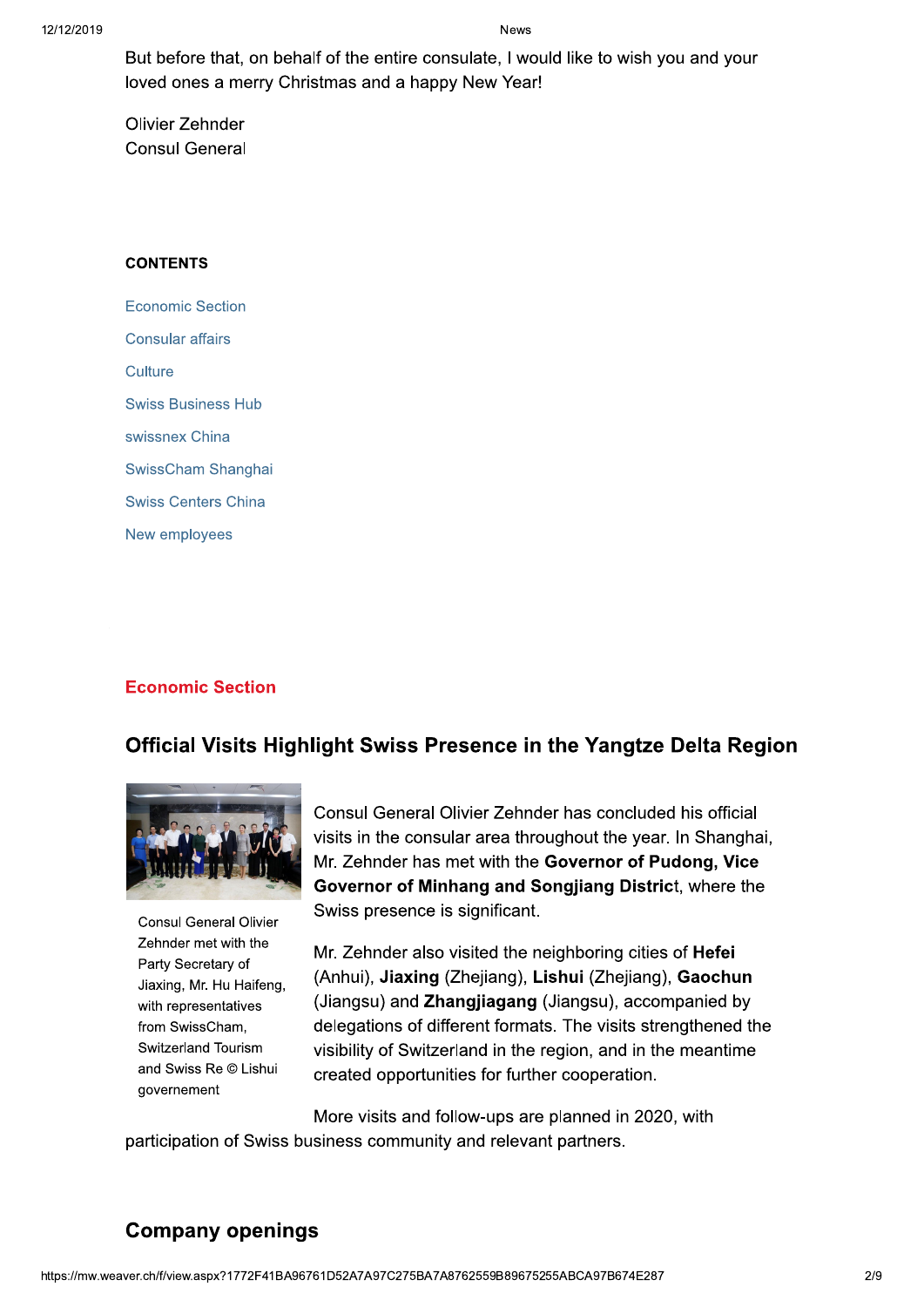Swiss companies reinforce their footholds in the Yangtze Delta Region. Consul General participated to four company openings/expansion ceremonies since June 2019.

**R&M** (Reichle & De-Massari AG), a leading Global cabling and connectivity solution provider for high end-communication networks, opened its first factory in June in Jinshan District of Shanghai.

Oerlikon has been present in China for over 50 years. Its Additive Manufacturing Technology Center opened in June in Jiading District. The latest coating technologies provided by Oerlikon will protect and enhance the performance of parts, engineered components or the entire processes in multiple industries.

Since the founding in the 1990s, SMACO has made its name in the market of Curing Lights and Amalgamators. In 2012, with the investment from the world leading Swiss Prophylaxis company E.M.S., SMACO could bring more efficient and affordable prophylaxis therapy to its customers. The new manufacturing site is located in Hangzhou and was inaugurated in October.

One of the world industrial leaders of flavor and fragrance **Givaudan** has expanded its Nantong site by opening Phase II for the flavor business in November. The state-of-art factory aims to serve the local clients with most advanced and individualized solutions.

### **Consular affairs**

# Job offer - Local Visa officer

The Consulate General of Switzerland in Shanghai is recruiting a Local Visa officer (Swiss national).

Beginning of employment: 01.01.2020 Application deadline: 15.12.2019

For more details and to apply, please visit our website.

### **Culture**

# A season of musical highlights

In June, New York-based singer and songwriter Eliane Amherd captivated the audience at the JZ Club in Shanghai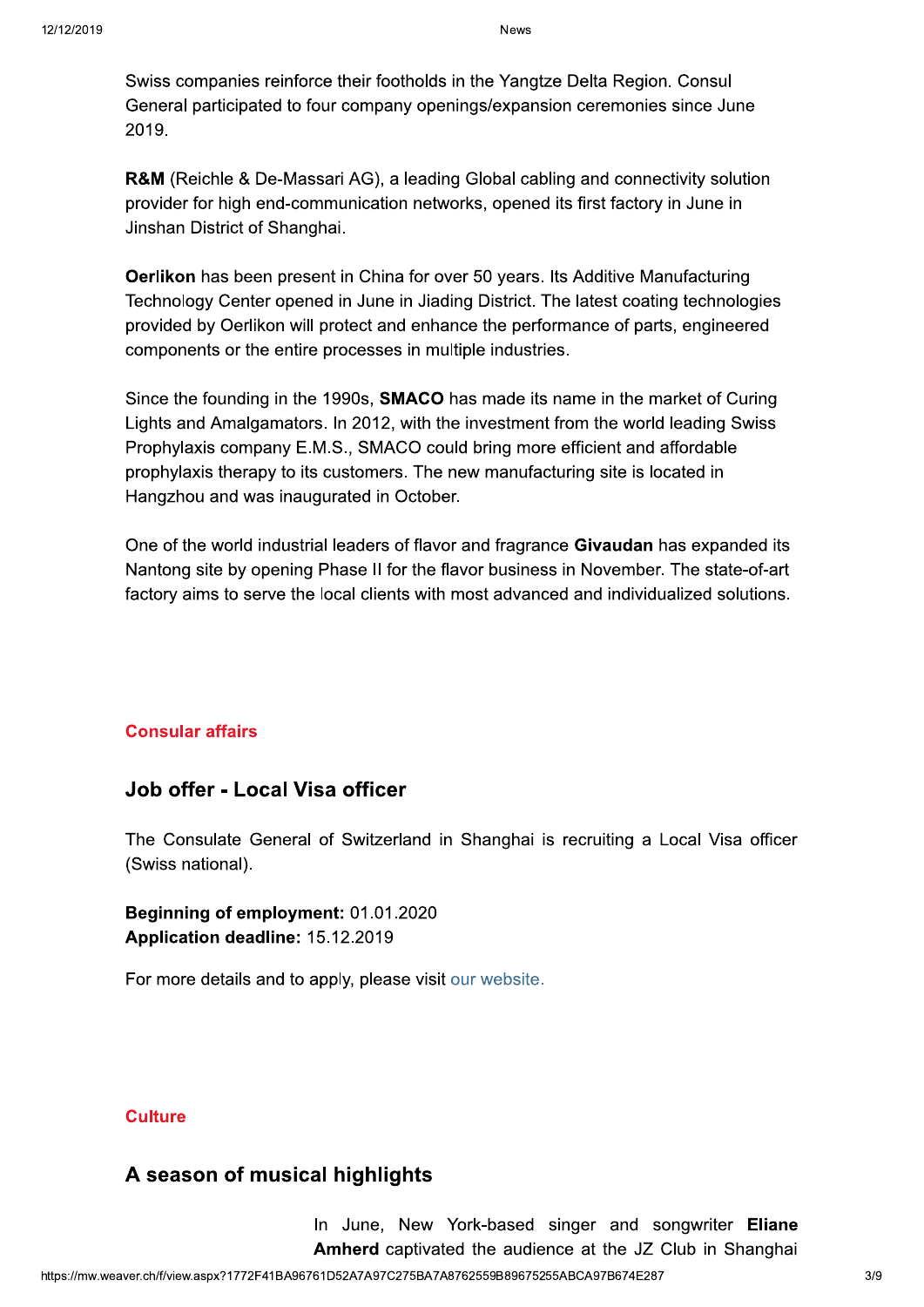

Premier of creations by the Yen Han Ballet Company in collaboration with the Shanghai Ballet © **FDFA** 

with her sultry voice. For her, the concert in Shanghai was one of the many highlights of the China tour, which was supported by Pro Helvetia Shanghai, Swiss Arts Council.

The Lucerne Festival Orchestra and Music Director Riccardo Chailly returned to China for the third consecutive year this October. The orchestra continued its Shanghai residency with three phenomenal performances, featuring moving symphonies and concertos from Mahler, Tchaikovsky and Rachmaninoff. Next to the performances, the Executive

and Artistic Director, Michael Haefliger, held a presentation on the future of the Lucerne Festival and its orchestra in China and Asia.

If classical music is not your cup of tea, the Swiss electro-swing band Klischée delivered an interactive and entertaining performance at the JZ Club in October. Their funky beats and stunning vocals inspired even the laziest people in the audience to get up and dance.

As part of the Shanghai International Arts Festival, the Yen Han Ballet Company in collaboration with the Shanghai Ballet developed "Creations", which had its world premiere in early November. Yen Han, who has been a prima ballerina for the Zurich Ballet for 25 years, starred in the production. Throughout the project's one-month creation period, the public could gain first-hand insight into the development of a ballet production through public viewings, workshops and lectures. The project was supported by Pro Helvetia Shanghai, Swiss Arts Council.

#### **Swiss Business Hub**

# A coming spring full of Swiss presences at international trade fairs



DaCarbo AG reception at the residence of Mr. Erwin Lüthi, the Deputy Consul General of Switzerland in Shanghai **OPEI** 

On the evening of 11th of October 2019, with the support of Mr. Erwin Lüthi, the Deputy Consul General of Switzerland in Shanghai, Swiss Business Hub China assisted daCarbo AG and its Chinese distributor in organizing an exclusive performance and workshop. DaCarbo AG is a high precision and leading company in the field of wind instruments.

As a guest of honor, the multiple international award-winning Swiss trumpet player Professor Philippe Litzler amazed guests with a small solo trumpet performance. The famous musician is a trumpet soloist for the prestigious Tonhalle Orchestra Zurich. The event took place at the residence of Mr.

Erwin Lüthi and the Swiss Business Hub China invited the Chinese industry players.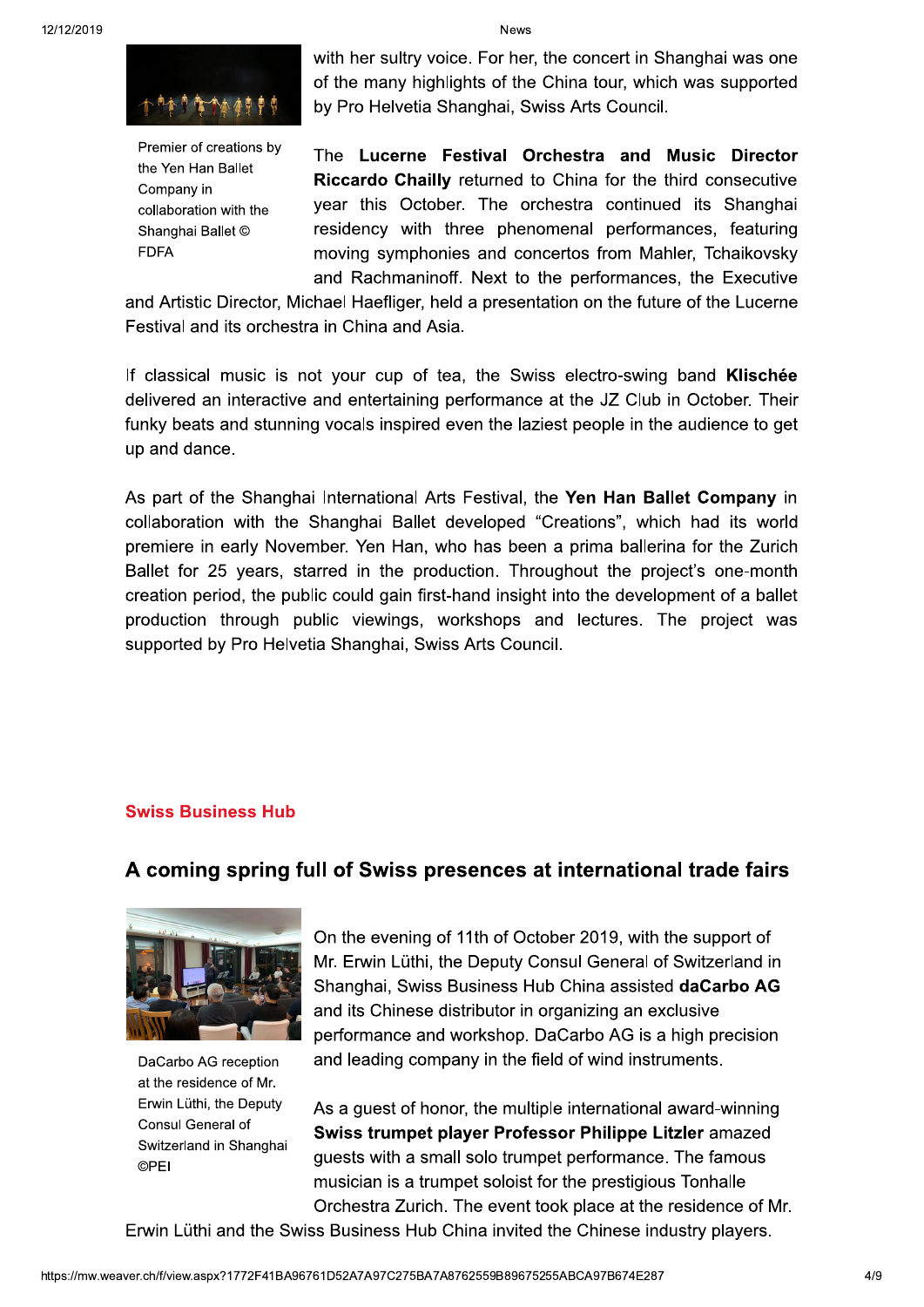With the purpose of promoting Swiss made products during the Music China 2019 trade fair, the event was a huge success and all guests were impressed by both the quality of the musical performance and of the Swiss made instruments.

In the spring of 2020, the Swiss Business Hub China together with S-GE will support Swissmem for the Swiss Pavilions at CCMT(China CNC Machine Tool Fair 2020) April 7-11, 2020; and also organize Swiss pavilions at CMEF(China International Medical Equipment Fair) April 9-12, 2020 & Chinaplas (plastics and rubber industries) April 21-24, 2020. Moreover, with the support of Switzerland Global Enterprise, the Swiss Business Hub China will organize a Swiss Pavilion at SIAL China (Food and beverage), May 13-15 2020.

### swissnex China

# 2019: Exciting Year for Swiss Higher Education, Innovation and Art-**Science in China**



**©swissnex** 

The past months have seen a number of high-profile activities connecting Swiss education, innovation and art-science with Chinese audiences organized by swissnex China, the Science Consulate of Switzerland.

In September, swissnex China held Einstein Day at Fudan Uni versity for students to learn more about the world-class Swiss

higher education and innovation landscape with guest speakers from leading Swiss companies Bühler, Schindler and Roche and Swiss alumni.

In November, swissnex China led a 6-day Venture Leaders Fintech pitching roadshow in Hong Kong linking 10 leading Swiss Fintech startups with local multi-\$B investors, mentors, experts, business partners over an astounding 12 pitching sessions including participation at the Hong Kong Fintech Week.

Every third Thursday each month, swissnex China holds a Café des Sciences lecture event for Swiss Spotlight Scientists and Startups to present their projects and connect with the community. Register here for its last edition of the year Internalizing Home Tech to be held on Dec 19th with Vytautas Jankauskas, Head of Research and Creation at the Chronus Art Center Lab to present his fascination with domestic and home technologies.

swissnex China is also recruiting Operations Manager and Junior PR & Communications Manager to join its dynamic and supportive team in Shanghai! Please check out its Career page for more details!

Stay tuned for more exciting news, events and activities: follow swissnex on Linkedin, WeChat (swissnex), Weibo, Twitter, Facebook, or sign up to our monthly Highlights Ne wsletter and our bi-monthly Science-Switzerland Newsletter!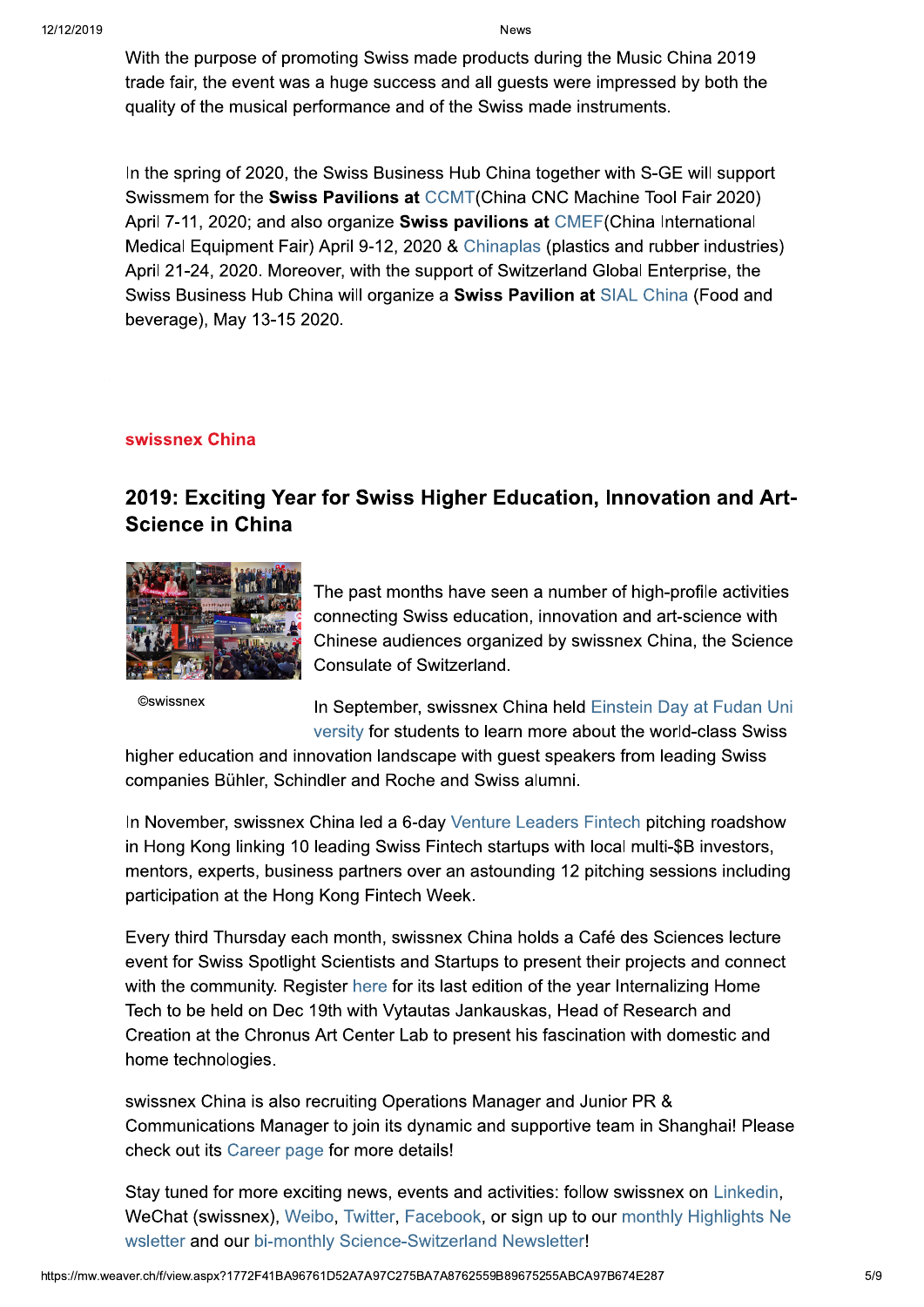#### **SwissCham Shanghai**

### **Swiss Ball - April 18, 2020**

It is with great pleasure that SwissCham would like to announce the biggest event of the Swiss community in China:

### **Swiss Ball 2020**

Theme: Aladdin & 1001 Nights The Ritz-Carlton Shanghai, Pudong Date: Saturday, April 18, 2020 Rundown: Cocktail 6.30pm - 7.30pm Dinner from 7.30pm onwards Dance, Entertainment & Fun until sunrise



Swiss Ball 2020 ©SwissCham

The yearly Swiss Ball has developed into a must-go-to event in Shanghai and we are inviting everyone to join us to make

this Ball another memorable edition. Get exposure! Before, during & after: Ballroom, Invitations, Bags, Magazine, Website, WeChat! Get mentioned by the MC, go on stage and be part of the largest Swiss event in China! Impress your clients and friends with a centrally positioned named table!

# Contact: Nini Qi, SwissCham Shanghai T: +86 21 5368 1237 E: swissball2020@sha.swisscham.org

Please click here for more details.

### **Regional Annual General Assembly**



Swiss Ball 2020 **©SwissCham** 

The upcoming Regional Annual General Assembly (RAGA) of SwissCham Shanghai will take place on Friday, March 13, 2020.

Please save the date! We look forward to meeting our members and people who are interested in our Swiss community there!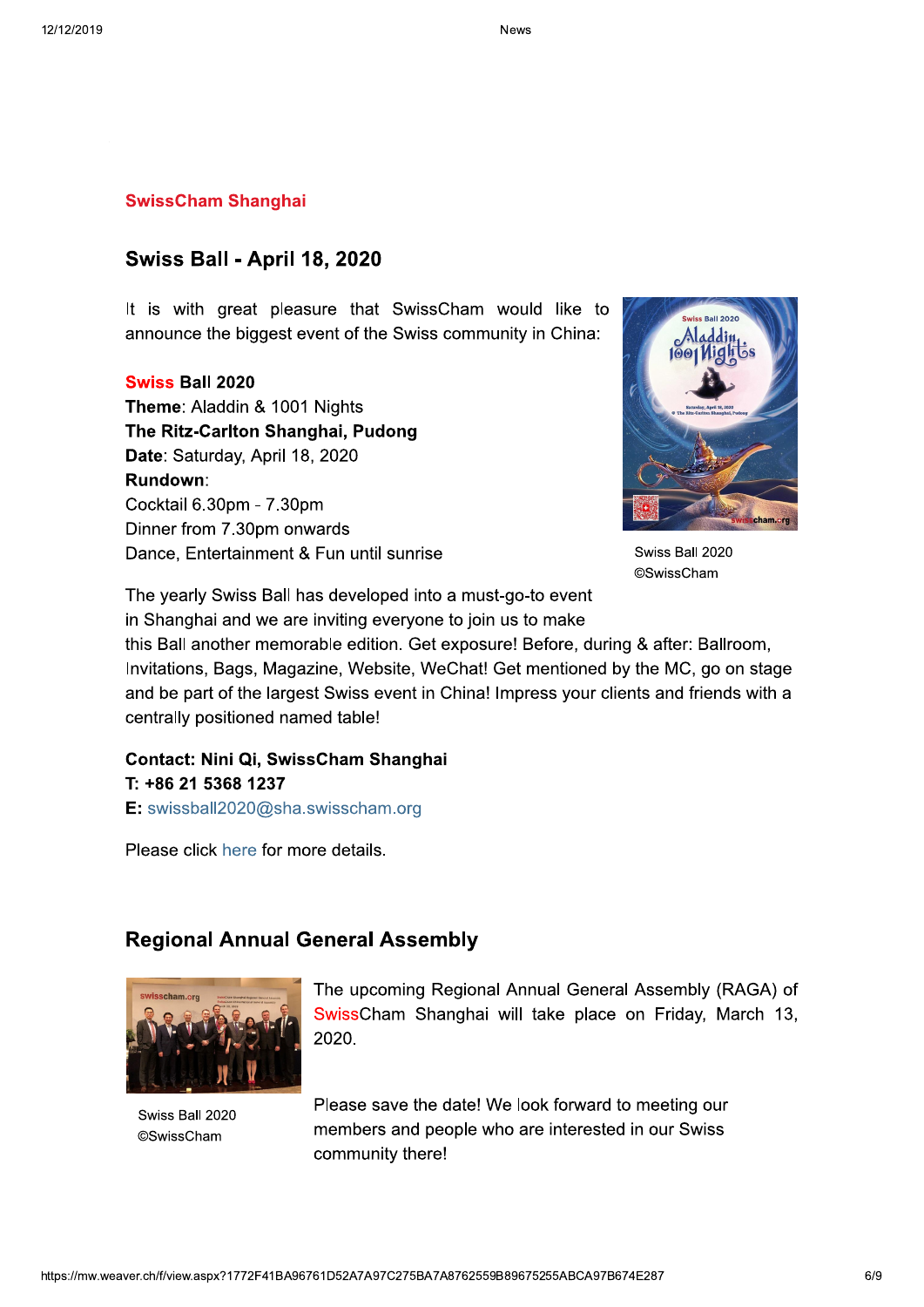### **Swiss Centers China**

# **Swiss Centers' Representation at the CIIE**



Swiss Centers China booth at CIIE ©Swiss Centers Shanghai

Swiss Centers China (SCC) organized a joint Swiss booth at this year's Chinese International Import Exhibition (CIIE). Aimed at offering an ideal platform of greater visibility and synergy to Swiss SMEs, the cluster booth brought together 16 Swiss companies from different industries to showcase their quality products.

11 of the companies were gathered under the common theme of "Food". Their products ranged from chocolates, cookies,

cheese, salt and pork to coffee, wine and beer. The other five companies were clustered under the theme of "Quality Life". They displayed various Swiss products from industries such as skin care, cosmetics, watches, sportswear and bedding.

SCC organized different Switzerland themed events at the respective booths, including an alphorn performance, a Ticino cooking show and a Swiss wheel of fortune. This lead to great visitor interaction.

SCC also hosted a Swiss Evening Event during the CIIE, on November 7th 2019 at Honggiao CBD, with the presence of the Consul General Mr. Olivier Zehnder, and over 160 participants from the exhibitors and local Swiss business community.

Need any further details on the activities of SCC or how you can benefit from the services? Visit the website under http://swisscenters.org/

#### **New employees**

### Mrs. Daniela Ziliotto, Consular Attaché

Mrs. Daniela Ziliotto grew up in Canton of Ticino. She started working in Shanghai in August 2019 as Consular Attaché. Prior to Shanghai, she worked at the Consular Section of the Embassy of Switzerland in Beijing. Previous to her Chinese experience, Mrs. Ziliotto worked in the Recruiting office of the FDFA in Bern as well as in several Swiss embassies around the world, such as in Tanzania, Italy, Latvia, Zimbabwe and England.



**©ZID** 

Together with her husband also "Ticinese" and their teenager son, Daniela is enjoying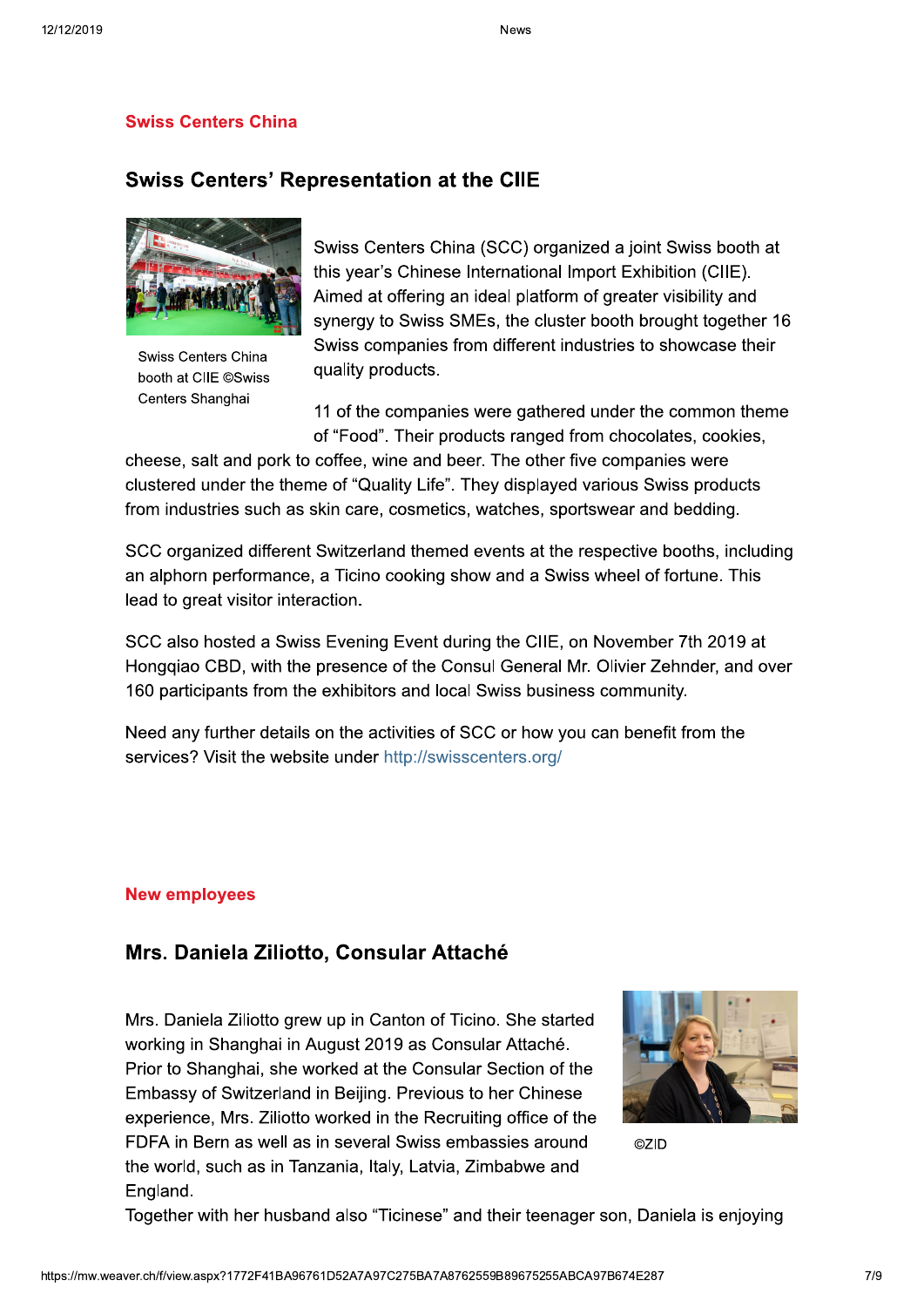some more years in this fascinating city. In her spare time, Daniela likes travelling and is passionate about discovering many aspects of Chinese culture.

# Mr. Martin Baier, Consular Attaché



**©BAIMA** 

Martin was born and brought up in the greater Zurich area. After many years working in different fields in Switzerland, he got married in Addis Ababa, Ethiopia, where he later started his career at the FDFA by serving as as visa officer at the Embassy. In September and October 2019 he received an intense training at the Headquarter in Bern as a consular attaché and was transferred afterwards to Shanghai, where he now has the opportunity not only to deepen his work related knowledge but also learn more about the Chinese culture. In

his free time he is passionate about hiking, travelling and enjoying the nature, as well as studying languages and history. Martin is looking forward to welcome and meet you either once at the Consulate General or during a more informal occasion at one of the many events the Swiss community is hosting in Shanghai.

### Mrs. Anna Blunschi, Academic Intern

Anna was born and raised in a small town near Fribourg, Switzerland. When she was 11 years old, she moved to Hong Kong for two years with her family. After their return to Switzerland, she completed her high school studies in Bern and enrolled in the Bachelor's programme of International Affairs at the University of St. Gallen. Growing up in an environment with Swiss and Chinese influences, she has cultivated a strong interest in in international politics and cooperation. During her studies in St. Gallen, she spent an



**©BLN** 

exchange semester at the University of International Business and Economics in Beijing. Next to her studies, she has participated in several student organizations and enjoys doing sports, drawing, going to concerts and travelling.

#### **CONTACT**

Consulate General of Switzerland in Shanghai, 22F, Build. A, Far East International Plaza, 319 Xianxia Road, Shanghai

+86 21 6270 0519 | shanghai.newsletter@eda.admin.ch

You are currently subscribed to the Grüezi Shanghai Newsletter of the Consulate General of Switzerland in Shanghai